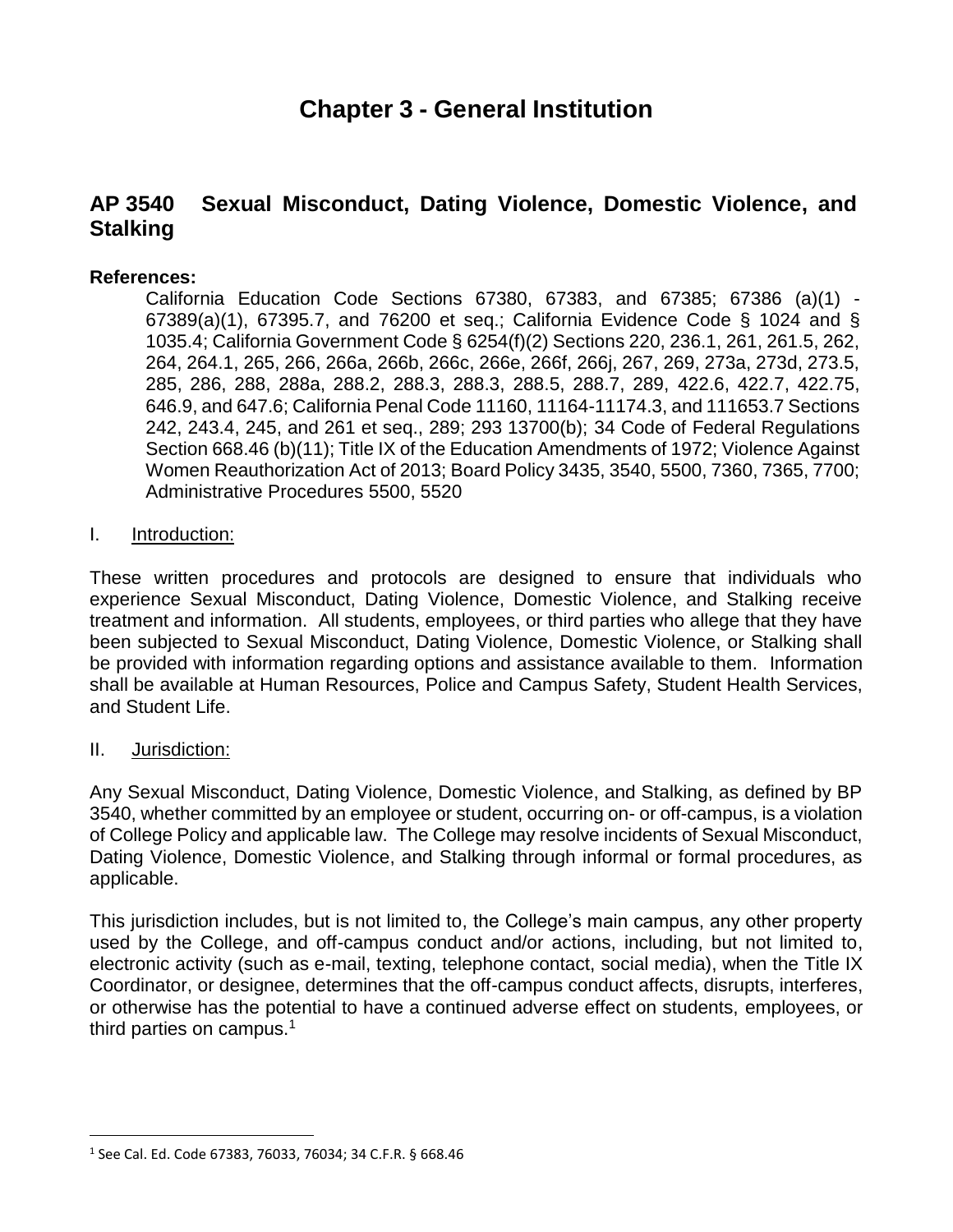#### III. Duty to Report:

An employee designated as a Responsible Employee, except as provided below, who knows or has reason to know of allegations or acts that violate BP 3540 shall promptly inform the Title IX Coordinator. Responsible Employees are required to disclose all information, including the names of the parties, even where the person has requested anonymity.<sup>2</sup>

The Title IX Coordinator will determine whether such confidentiality is appropriate given the circumstances of each such incident.

## **Employees Who Do Not Have A Duty to Report (Confidential Reporting)<sup>3</sup> :**

- A. The following employees are not required to report any information about an incident of Sexual Misconduct, Dating Violence, Domestic Violence, or Stalking to the Title IX Coordinator:
	- 1. Physicians; psychotherapists; professional licensed counselors; licensed clinical social workers; interpreters; and clergy who work on- or off-campus, acting solely in those roles or capacities as part of their employment, in the provision of medical or mental health treatment, or medical or mental health counseling (and those who act under their supervision, including all individuals who work or volunteer in these centers and offices);
	- 2. Sexual assault and domestic violence counselors and advocates who work or volunteer on- or off-campus and who are acting solely in that role (including those who act in that role under their supervision, along with non-professional sexual assault and domestic violence counselors or advocates); and/or
	- 3. A College employee/union representative is not required to report possible Sexual Misconduct, Dating Violence, Domestic Violence, and Stalking if the information is provided to the union representative, acting in that role, in a confidential setting by a union member seeking advice about a possible violation or representation in a matter within the scope of representation. However, College employee/union representatives are strongly encouraged to report the information to the Title IX Coordinator.
- B. Sworn peace officers are not required to report any personally-identifiable information about a victim of certain sex offenses if the victim requests confidentiality of identity, but must report all known facts of the incident, including the identity of the Respondent (if known), to the Title IX Coordinator.

EXCEPTIONS: Under California law, any health practitioner employed in a health facility, clinic, physician's office, or local or state public health department or clinic is required to make a report to local law enforcement if medical services are provided for a physical condition to a patient/victim who the practitioner knows or reasonably suspects is suffering from: (1) a wound or physical injury inflicted by a firearm; or (2) any wound or other physical injury inflicted upon

l

<sup>2</sup> See Cal. Code Regs., tit. 5, § 59324; 34 C.F.R. § 106.8;

<sup>3</sup> See Cal. Penal Code § 293; 11160-11163.2, 11164-11174.3; Cal. Gov. Code § 6254(f)(2) Section 220, 236.1, 261, 261.5, 262, 264, 264.1, 265, 266, 266a, 266b, 266c, 266e, 266f, 266j, 267, 269, 273a, 273d, 273.5, 285, 286, 288, 288a, 288.2, 288.3 288.3, 288.5, 288.7, 289, 422.6, 422.7, 422.75, 646.9, and/or 647. Cal. Evid. Code § 1024, 1035.4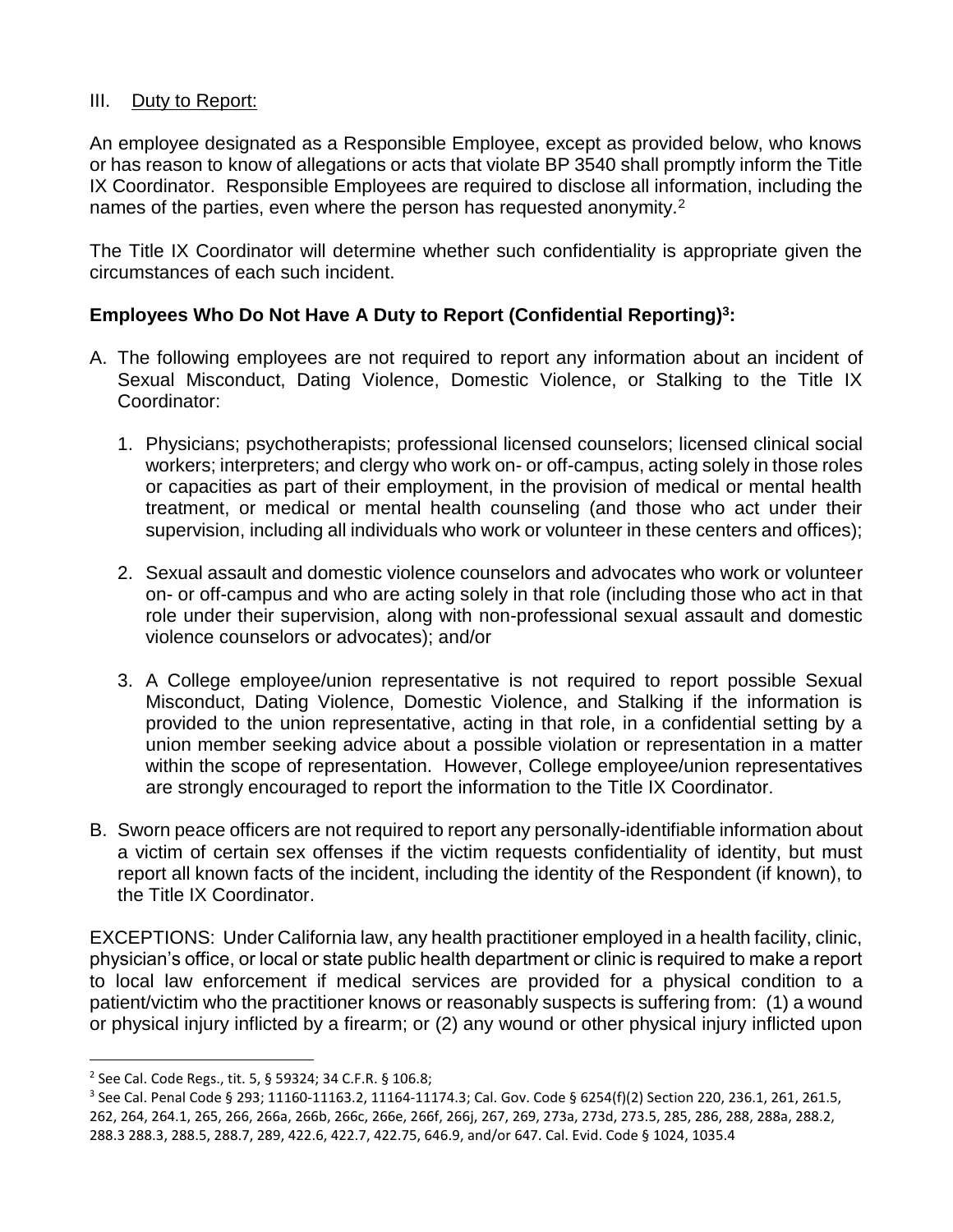a victim where the injury is the result of assaultive or abusive conduct. This exception does not apply to sexual assault and domestic violence counselors and advocates. Health care practitioners should explain this limited exception to victims, if applicable.

Additionally, under California law, all physicians, psychotherapists, professional counselors, clergy, and sexual assault and domestic violence counselors and advocates are mandatory child abuse and neglect reporters, and are required to report incidents involving victims under 18 years of age to local law enforcement. These professionals will explain this limited exception to victims, if applicable.

Finally, some or all of these professionals may also have reporting obligations under California law to: (1) local law enforcement in cases involving threats of immediate or imminent harm to self or others where disclosure of the information is necessary to prevent the threatened danger; or (2) to the court if compelled by court order or subpoena in a criminal proceeding related to the Sexual Misconduct, Dating Violence, Domestic Violence, or Stalking incident. If applicable, these professionals will explain this limited exception to victims.

## **Reporting to Campus or Local Law Enforcement Agencies:**

Any report of violent crime or sexual assault committed on- or off-campus and made for the purpose of notifying the institution or law enforcement shall be forwarded to the appropriate campus or local law enforcement agency without identifying the victim, unless the victim consents to being identified after the victim has been informed of their right to have their personally identifying information withheld.<sup>4</sup>

#### IV. Title IX Coordinator:

The Title IX Coordinator is the College official responsible for oversight and implementation of Title IX compliance and management of all Sexual Misconduct, Dating Violence, Domestic Violence, and Stalking complaints.<sup>5</sup>

## V. Confidentiality:

Information regarding the complaint may be shared on a "need to know" basis with other College employees and with law enforcement, except for some limited exceptions. The Title IX Coordinator shall endeavor to honor any request for confidentiality; however, the Title IX Coordinator shall also weigh requests for confidentiality against the College's duty to provide a safe and nondiscriminatory environment for all members of the campus community. Confidentiality, therefore, cannot be ensured. The Title IX Coordinator, or designee, receives all complainant requests for confidentiality involving cases of Sexual Misconduct, Dating Violence, Domestic Violence, or Stalking, and determines if the request can be honored under the facts and circumstances of the particular case.<sup>6</sup>

<sup>4</sup> See Cal. Ed. Code 67383

<sup>5</sup> See Cal. Code Regs., tit. 5, § 59324; Title IX of the Education Amendments of 1972

<sup>6</sup> See Cal. Const. Art. I, § 1; Civil Code § 47; Ed. Code, §76234 and 87740; *Silberg* v. *Anderson* (1990) 50 Cal.3d. 205; *Revised Sexual Harassment Guidance: Harassment of Students by School Employees, Other Students, or Third Parties, Title IX,*  Office for Civil Rights, January 19, 2001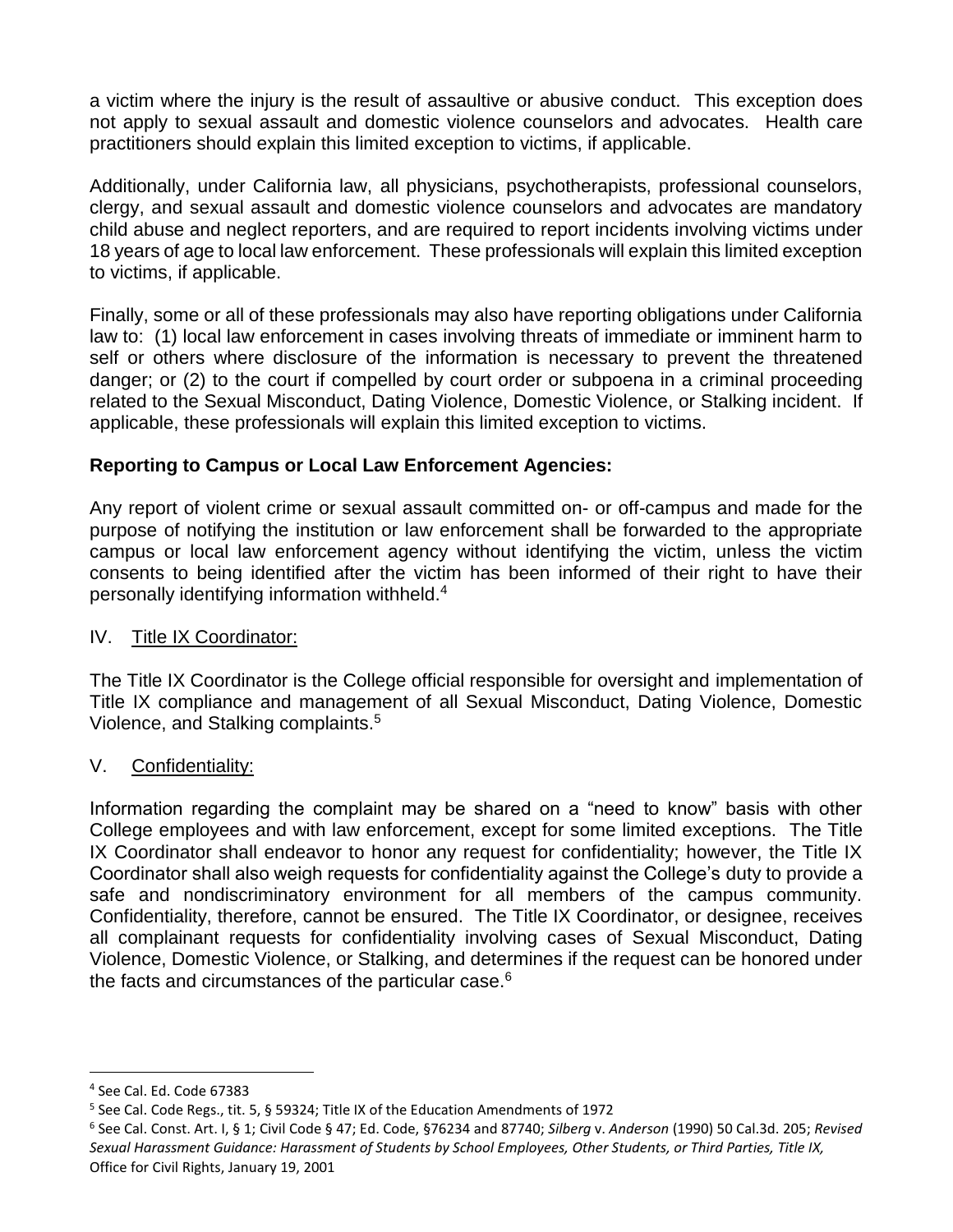## VI. Administrative Process<sup>7</sup>:

## A. **Notice:**

Once notice of Sexual Misconduct, Dating Violence, Domestic Violence, or Stalking has been received by the Title IX Coordinator, or designee, complainant will be contacted to schedule a meeting with the Title IX Coordinator, or designee, and provided the following:

- 1. A copy of the College's Board Policies and Administrative Procedures regarding Sexual Misconduct, Dating Violence, Domestic Violence, or Stalking.
- 2. A list of campus and local support services and resources available to complainant, including confidential and health services.
- 3. A formal written complaint form and notification of the right to file a complaint.
- 4. The option to notify proper law enforcement authorities, including on-campus and local law enforcement.

#### B. **Interim Remedies:**

The complainant will be given the opportunity to identify and discuss reasonable interim remedies for the purpose of protecting the complainant, as appropriate.

The College will work with students and employees to ensure their safety and promote their well-being. Sometimes this assistance will take the form of immediate interim actions or remedies to support and protect the involved students or employees in the immediate aftermath of an incident or while an investigation or disciplinary action is pending.

The Title IX Coordinator may determine remedies, such as, but not limited to, remedies relating to adjusting academic schedules, Campus Safety escort services, restrictions on the respondent pending investigation, and other remedies to promote the well-being, safety, and restoration of the campus community. Complainant shall be notified of any interim remedies.<sup>8</sup>

## C. **Informal Resolution<sup>9</sup> :**

The complainant may seek informal resolution to a complaint. Efforts at informal resolution need not include any investigation unless the Title IX Coordinator, or designee, determines that an investigation is warranted by the seriousness of the charges.

If informal resolution is determined to be appropriate, the Title IX Coordinator, or designee, will undertake efforts to informally resolve the charges, including, but not limited to, rearrangement of work/academic schedules, obtaining apologies, providing informal counseling and/or training. The Title IX Coordinator, or designee, will also:

l

 $7$  See Cal. Code Regs., tit. 5, § 59300 et. seq.

<sup>8</sup> *Revised Sexual Harassment Guidance: Harassment of Students by School Employees, Other Students, or Third Parties, Title IX,* Office for Civil Rights, January 19, 2001

<sup>9</sup> See Cal Code Regs. tit. 5, § 59327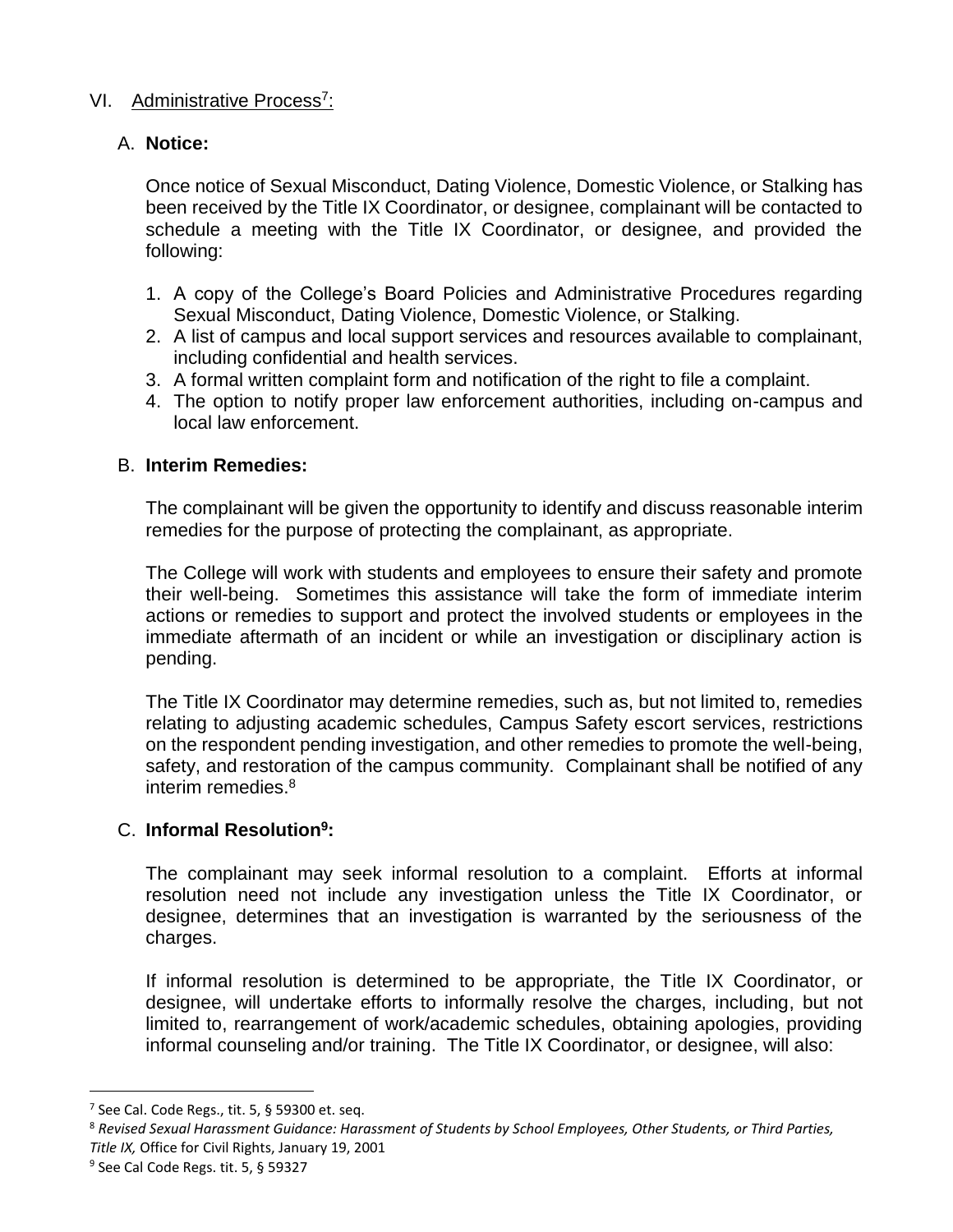- 1. Advise the complainant that he or she need not participate in informal resolution;
- 2. Notify the person bringing the charges of their right to file a formal complaint and explain the procedure for doing so;
- 3. Assure the complainant that they will not be required to confront or work out problems with the person accused of Sexual Misconduct, Dating Violence, Domestic Violence, or Stalking;
- 4. Advise the complainant that they may file a non-employment-based complaint with the Office for Civil Rights of the U.S. Department of Education (OCR), U.S. Equal Employment Opportunity Commission (EEOC), and/or the California Department of Fair Employment and Housing (DFEH) where such a complaint is within that agency's jurisdiction.

Selecting an informal resolution does not extend the time limitations for filing a formal complaint. Efforts at informal resolution may continue after the filing of a formal written complaint, but after a complaint is filed an investigation is required to be conducted pursuant AP 3435, and will be completed unless the matter is informally resolved and the complainant dismisses the complaint. Even if the complainant does dismiss the complaint, the Title IX Coordinator, or designee, may require the investigation to continue if he or she determines that the allegations are serious enough to warrant an investigation.

## D. **Formal Resolution and Investigation<sup>10</sup>:**

Where informal resolution is inappropriate or not sought by complainant, or the complainant submits a formal written complaint, the Title IX Coordinator, or assigned investigator, shall conduct an investigation in accordance with AP 3435 - Discrimination and Harassment Investigations.

The standard of evidence applied to investigations of allegations of Sexual Misconduct, Dating Violence, Domestic Violence, or Stalking is the Preponderance of the Evidence, that is, the greater weight of the evidence. In applying this standard, the investigator will consider whether the evidence on one side outweighs, preponderates over, or is more than, the evidence on the other side.

## E. **Communication:**

Complainants shall be kept informed of any ongoing investigation by the Title IX Coordinator, or the assigned investigator. Information shall include the status of any student or employee disciplinary proceedings or appeal.

All inquiries from reporters or other media representatives about alleged Sexual Misconduct, Dating Violence, Domestic Violence, or Stalking shall be referred to the College's Public Information Officer, who shall work with College officials to assure that all confidentiality rights are maintained.

Police and Campus Safety will be responsible for maintaining the College's Annual Security Report which include a statement regarding the College's programs to prevent sex offenses and procedures that should be followed after a sex offense occurs. The

<sup>10</sup> See Cal Code Regs. tit. 5, § 59328-59334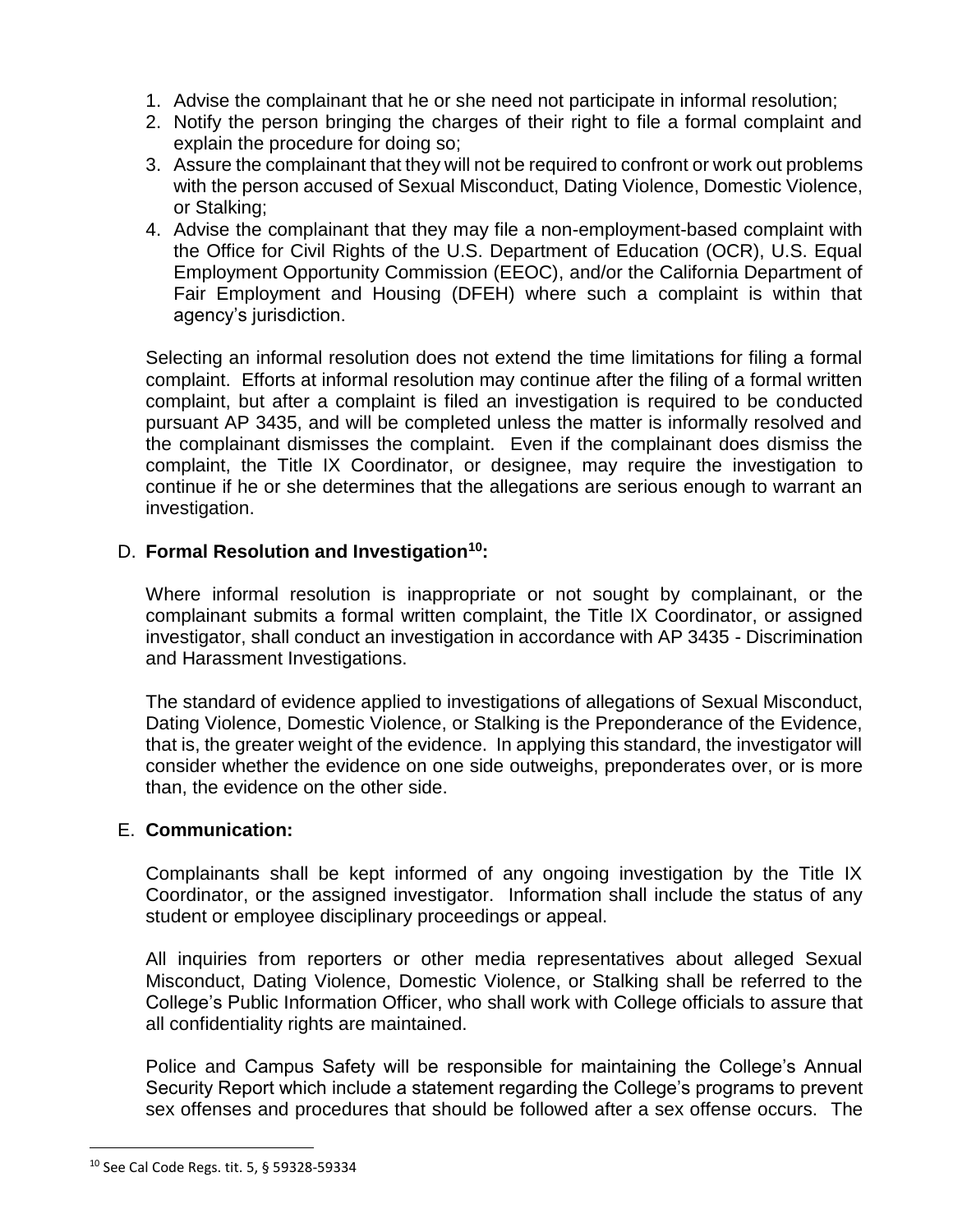Annual Security Report does not include any personally identifying information, but does include statistics of reported crimes, including, but not limited to Rape, Fondling, Incest, Statutory Rape, Dating Violence, Domestic Violence, and Stalking.

The College will disclose any report of sexual assault made by a complainant or employee to Police and Campus Safety without identifying the victim, unless the victim consents to being identified after the complainant has been informed of their right to have their personally identifying information withheld. If the complainant does not consent to being identified, the alleged assailant shall not be identified in the information disclosed to Campus Safety.<sup>11</sup>

## VII. Advisors:

Both the complainant and the respondent may elect to be accompanied by an advisor, including a collective bargaining representative, as permitted by existing bargaining agreements, to any meeting(s) or interview(s). The advisor's role is limited to observing and consulting with and providing support to the complainant or respondent. An advisor may not participate in the investigation on the behalf of the complainant or respondent.<sup>12</sup>

## VIII. Concurrent Proceedings:

College administrative proceedings are independent from criminal court, civil court, or other administrative proceedings. Discipline may be instituted against an individual also charged in civil or criminal courts based on the same facts that constitutes the alleged violation of applicable Board Policy. The College may proceed before, concurrently with, or after any judicial, criminal, or administrative proceedings. In cases of Sexual Misconduct, Dating Violence, Domestic Violence, or Stalking, the College shall proceed with investigation without undue delay, in accordance with federal and state law requirements, and College Policies and Procedures.<sup>13</sup>

#### IX. Retaliation:

Any form of Retaliation against anyone who has complained of or formally reported Sexual Misconduct, Dating Violence, Domestic Violence, or Stalking or has participated in an investigation of such a complaint, regardless of whether the complaint is substantiated, will not be tolerated and violates Board Policy 7700, this procedure, and applicable law.<sup>14</sup>

#### X. Amnesty:

l

To remove barriers toward reporting of incidents of Sexual Misconduct, Dating Violence, Domestic Violence, and Stalking, individuals who report or participate as witnesses or complainants in investigations will not be held accountable for alcohol or drug violations that may have occurred at the time of or as a result of the incident in question (for example, being under the influence of alcohol, marijuana, or other controlled substances), unless the College

<sup>11</sup> See Cal Ed. Code 67383, 76234; 34 C.F.R. § 668.46

<sup>12</sup> *NLRB* v. *Weingarten, Inc.* (1975) 420 U.S. 251

<sup>13</sup> See Cal Code Regs. tit. 5, § 59336-59342

<sup>14</sup> Cal. Code Regs., tit. 5, § 59300 et seq.; 20 U.S.C. § 1681 et seq.; 34 C.F.R. § 106; *Revised Sexual Harassment Guidance: Harassment of Students by School Employees, Other Students, or Third Parties, Title IX,* Office for Civil Rights, January 19, 2001